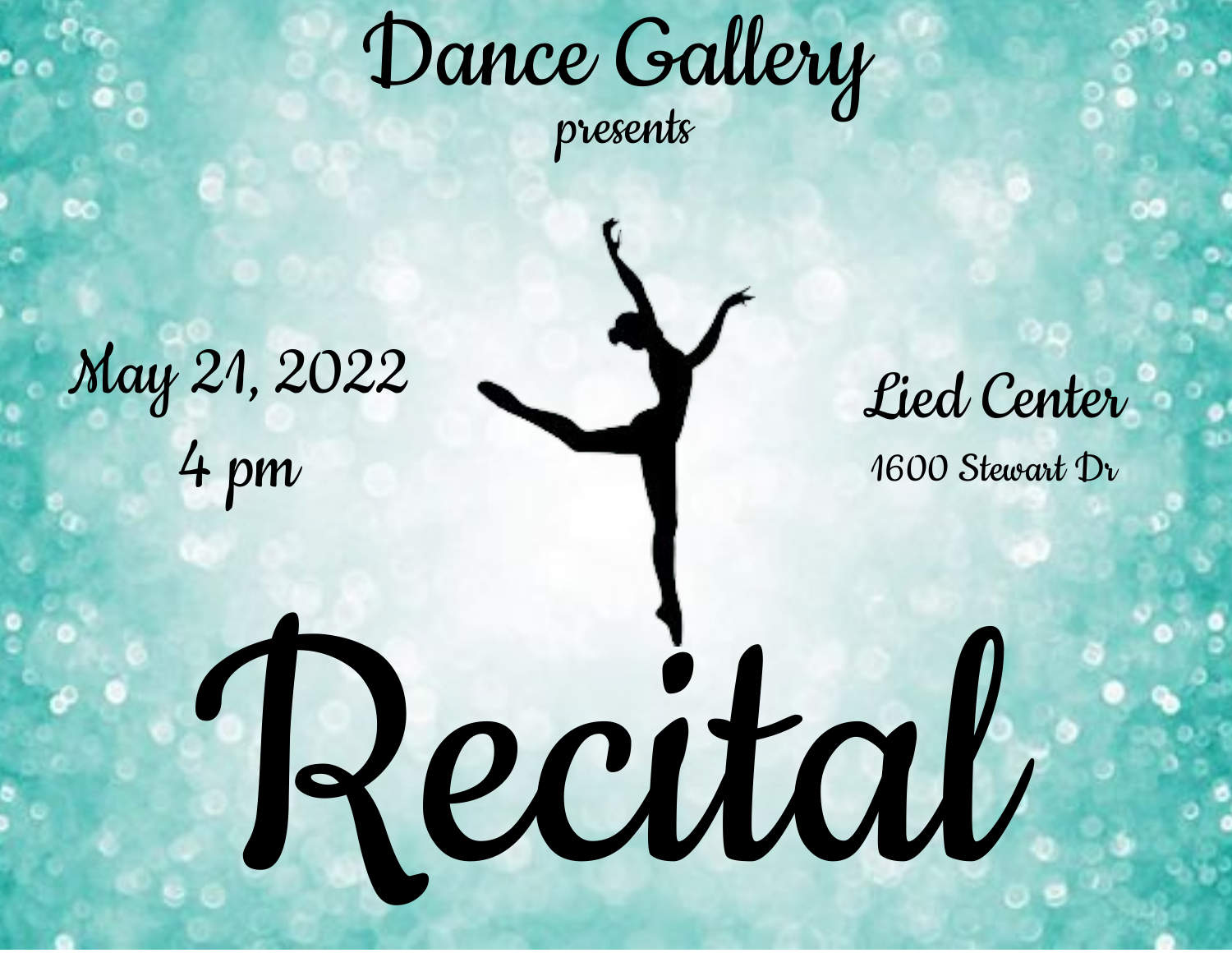#### **1. Willkommen**

Amandla Alvarado-Yuille, Gillespie Alvarado-Yuille, Alexa Beaty, Madison Brosa, Brennan Burnett, Jacie Butler, Amelia Conn, Brittyn Cook, Kiyana Cook, Kherrington Dodds, Ethan Elam, Lacey Shay Farrar, Anna Gerrish, Gabrielle Harris, Reagan Heath, Julietta Keathley-Helms, Marina Kimzey, Corinne Kingsley, Kacia Kite, Mila Koester, Abigail Krehbiel, Audrey Krehbiel, Maura Langland, Grace Lichauer, Lillyan Lloyd, Makenzie McDaniel, Adyson McLenon, Delaney MacFarland, Madiyn Mallory, Lola Martin, Arianna Martinez, Cadence Mayfield, Joy Malin, Madilyn Mugridge, Lauren Murray, Avery Nuzum, Sophia Olson-Kelly Ramirez, Hadley Payne, Jena Syvongsay, Makayla Thompson, Gemma Waldron, Angel Waller, Arianna Waller, Alyssa Works

# **Introduction**

### **2. Calling All Monsters**

Britton Bailey, Makaela Dodds, Emersyn Nuzum, Josie Simmons, Adelynn Weatherwax, Brynna Whitmore, Aubrey Wiley, Daisy Williams

- **3. OMIGod You Guys -** *Musical Theater Tuesday 4:30* Aurora Eklund-Deal, Kelly Konie, Natalie Lockhart, Emma Nordengaard, Adelaide Rischar, Sarah Song, Holly Wilson
- **4. Mr Postman -** *Twinkle Stars III/IV Tuesday 5:00* Kacy Atteberry, Bexley Conklin, Blaise Feldmeyer, Penny Gray, Maisie Hammen, Diane Park, Freya Park, Avlyn Taylor, Aubrey Thompson, Daisy Wolfe
- **5. Cupid -** *Pointe Thursday 4:00*

Jacie Butler, Corinne Kingsley, Maura Langland, Adyson McLenon, Arianna Martinez, Gemma Waldron

### **6. Razzle Dazzle**

Gillespie Alvarado-Yuille, Brennan Burnett, Brittyn Cook, Gabrielle Harris, Reagan Heath, Abigail Krehbiel, Audrey Krehbiel, Makenzie McDaniel, Madilyn Mugridge, Lauren Murray



**Ethan Elam** 2022 Senior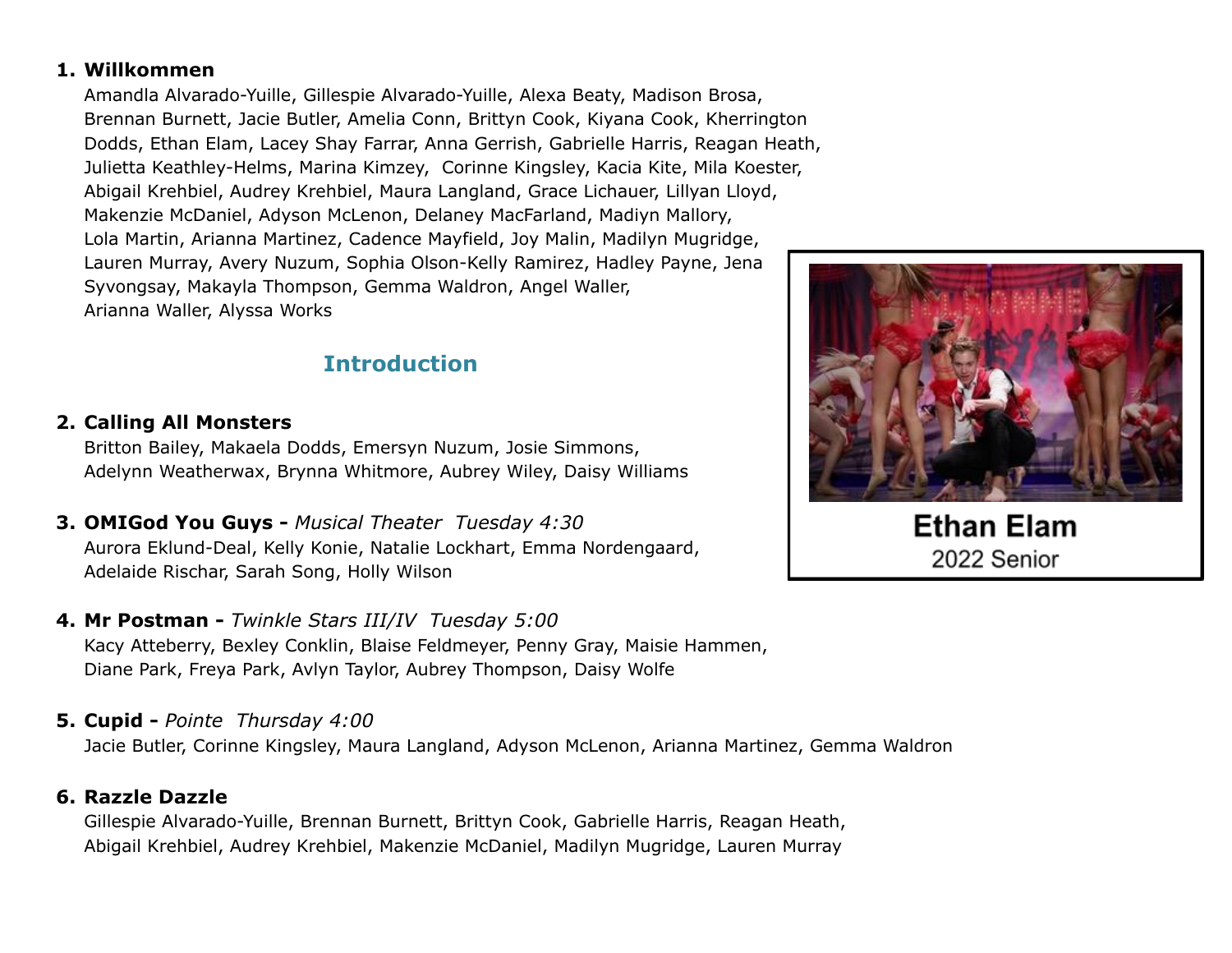### **7. Wake Me Up Before You Go -** *Mini Combo Thursday 5:00*

Sage Faye Black, Camly Curran, Mary Claire Leiker, Skylar Mann, Anya Rao, Leah Riehn, Ava Skinner, AnnMarie Sparks, Everly Wood

#### **8. What a Wonderful World -** *Youth Ballet Thursday 5:00*

Amandla Alvarado-Yuille, Ainsley Mickle, Gia Mickle, Avery Myers, Zyla Quenzer, Sarah Song, Claire Stevens, Holly Wilson

### **9. Cell Block Tango**

Alexa Beaty, Lacey Shay Farrar, Marina Kimzey, Lola Martin, Angel Waller

#### **10. Bad Guys -** *Petite Ballet Wednesday 4:00*

Brennan Burnett, Brittyn Cook, Gabrielle Harris, Reagan Heath, Abigail Krehbiel, Audrey Krehbiel, Makenzie McDaniel, Lauren Murray, Sophia Olson-KellyRamirez, Hadley Payne

#### **11. Hey You**

Jacie Butler, Julietta Keathley-Helms, Kacia Kite, Maura Langland, Grace Lichauer, Gemma Waldron, Arianna Waller

### **12. Let's Get It Started -** *Mini Hip Hop Tuesday 7:00*

Kaydence Daniels, Will Diepenbrock, Sophia Henkensifken, Charlotte Huston, Ariyah Johnson, Kendall Kuenzi, Elizabeth Rapp, Dylan Riley, Betty Riggs, Taylen Spellman, Isabelle Taylor

#### **13. Here Comes the Sun -** *Prep Troupe Ballet Monday 7:30*

Britton Bailey, Makaela Dodds, Emersyn Nuzum, Josie Simmons, Adelynn Weatherwax, Brynna Whitmore, Aubrey Wiley, Daisy Williams

#### **14. Fighter**

Amelia Conn, Kiyana Cook, Kherrington Dodds, Madiyn Mallory, Cadence Mayfield, Madilyn Mugridge, Avery Nuzum, Jena Syvongsay

### **15. Rhythm of the Night**

Gillespie Alvarado-Yuille, Brennan Burnett, Brittyn Cook, Gabrielle Harris, Reagan Heath, Abigail Krehbiel, Audrey Krehbiel, Makenzie McDaniel, Lauren Murray

#### **16. Stop**

Alexa Beaty, Jacie Butler, Lacey Shay Farrar, Julietta Keathley-Helms, Marina Kimzey, Lola Martin, Arianna Martinez, Angel Waller, Arianna Waller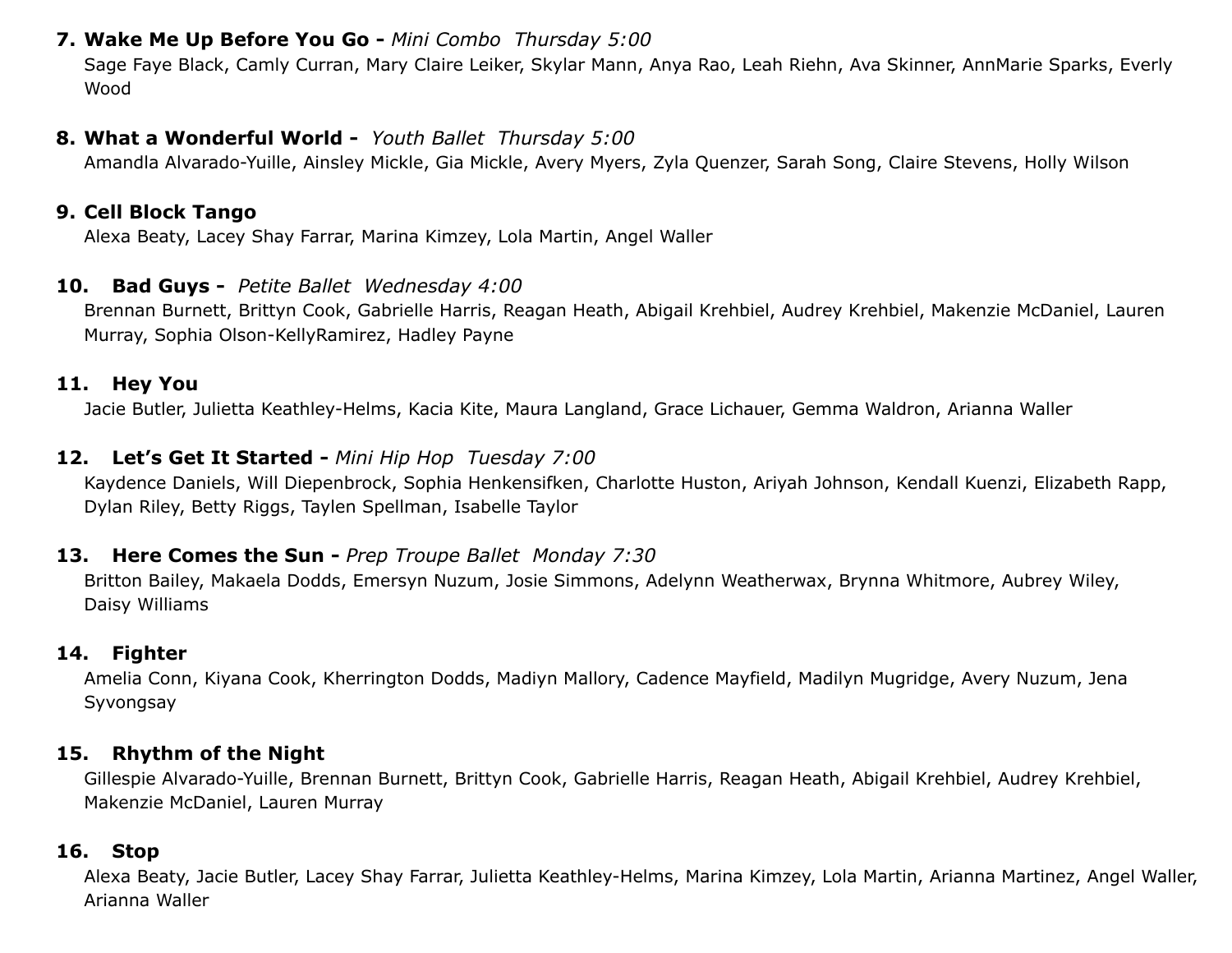### **17. Tell Him**

Amandla Alvarado-Yuille, Anna Gerrish, Delaney MacFarland, Sophia Olson-Kelly Ramirez, Hadley Payne

### **18. Bom Bom**

Madison Brosa, Corinne Kingsley, Maura Langland, Adyson McLenon, Makayla Thompson, Gemma Waldron, Alyssa Works

### **19. These Boots Are Made for Walking -** *Twinkle Star Tap Tuesday 4:30*

Bexley Conklin, Blaise Feldmeyer, Annabelle Heinen, Gabriela Linhares, Avlyn Taylor, Daisy Wolfe

### **20. Fresh Prince of Bel Aire -** *Hip Hop Tuesday 5:00 & Thursday 6:00*

Brooke Bowden Compton, Aurora Eklund-Deal, Olivia Frits, Londyn Huston, Harper Huston, Emma Nordengaard, Zyla Quenzer, Brynn Teel, Holly Wilson, Melinda Zhang

### **21. Can't Turn You Loose**

Gillespie Alvarado-Yuille, Brittyn Cook, Gabrielle Harris, Reagan Heath, Abigail Krehbiel, Audrey Krehbiel, Makenzie McDaniel, Madilyn Mugridge, Lauren Murray

### **22. Gitchi Gitchi Goo -** *Twinkle Stars III/IV Tuesday 6:00*

Greer Elizabeth Alford, Leanna Amr, Cami Calhoon, Ivy Corbin, Norah Gerrish, Ellis Huston, Olivia Latta, Ryanne McClure, Lucy Overton, Adrian Rodriguez, Zulla Wiliams, Olivia Yantzi

### **23. The Tide**

Jacie Butler, Kherrington Dodds, Lacey Shay Farrar, Corinne Kingsley, Kacia Kite, Maura Langland, Grace Lichauer, Adyson McLenon, Arianna Martinez, Arianna Waller, Alyssa Works

## **24. Lover Please Stay**

Lola Martin

## **25. Criminal Intent**

Alexa Beaty, Marina Kimzey

## **26. Money, Money** Lauren Murray, Madilyn Mugridge, Jena Syvongsay

## **27. Burnin Up**

Abigail Krehbiel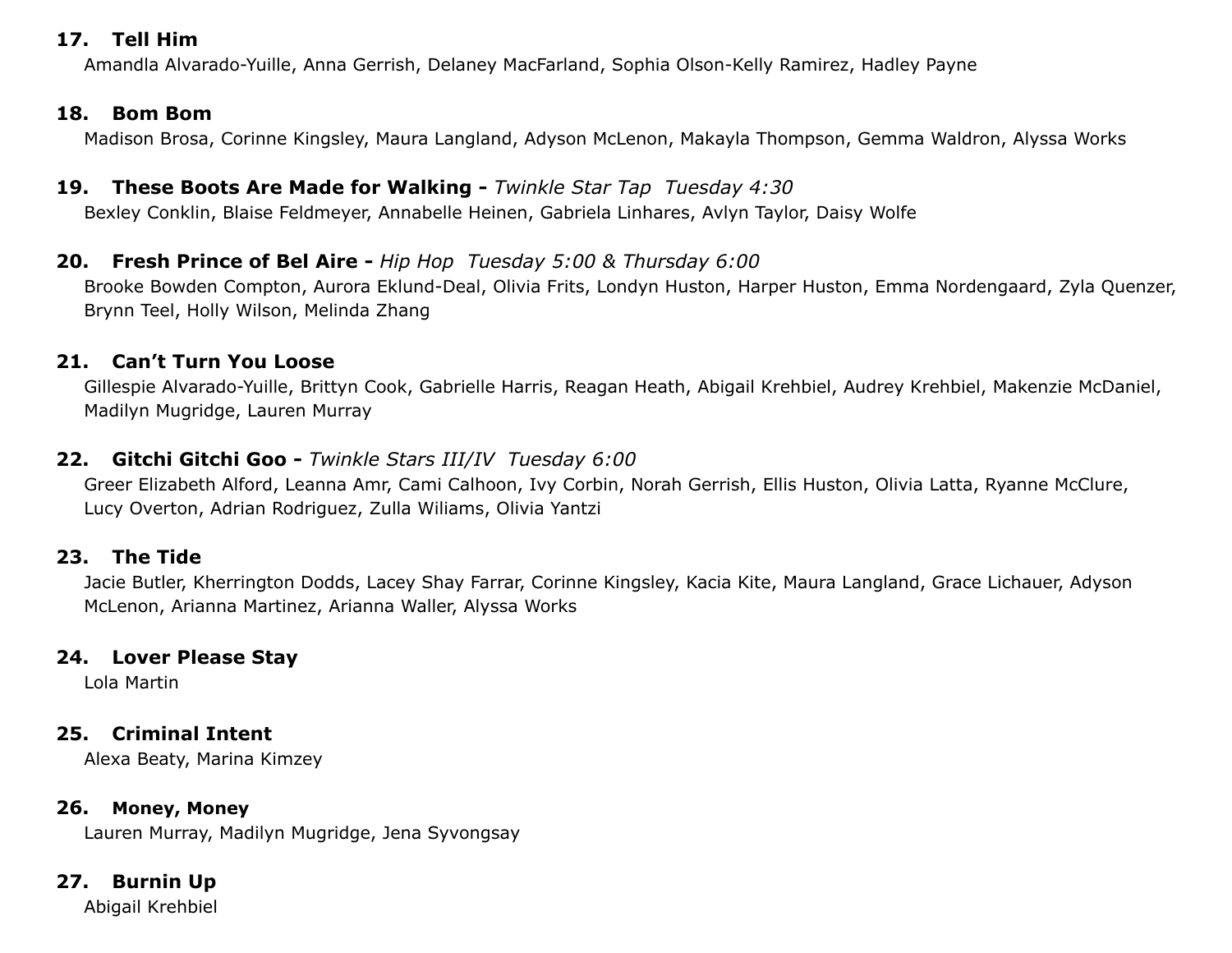### **28. We Share Everything**

Brittyn Cook, Makenzie McDaniel

#### **29. The Other Side**

Madison Brosa, Jacie Butler, Kiyana Cook, Kherrington Dodds, Maura Langland, Adyson McLenon, Madiyn Mallory, Gemma Waldron, Alyssa Works

# **Intermission**

### **30. Twilight**

Alexa Beaty, Jacie Butler, Ethan Elam, Lacey Shay Farrar, Marina Kimzey, Grace Lichauer, Lola Martin, Arianna Martinez, Gemma Waldron, Angel Waller, Arianna Waller

### **31. When I Grow Up**

Amandla Alvarado-Yuille, Gillespie Alvarado-Yuille, Brennan Burnett, Amelia Conn, Brittyn Cook, Kiyana Cook, Kherrington Dodds, Gabrielle Harris, Reagan Heath, Mila Koester, Abigail Krehbiel, Audrey Krehbiel, Makenzie McDaniel, Madiyn Mallory, Cadence Mayfield, Madilyn Mugridge, Lauren Murray, Avery Nuzum, Jena Syvongsay

### **32. The Rainbow Connection -** *Twinkle Stars I/II Thursday 4:30 & 6:00*

Penelope L. Ambrosek, Breckyn Crain, Mariam Farhat, Reece Garcia, Ellie Goetz, Summer Hollenbach, Kinsley Holtrop, Penelope Iloreta, Eliana LaClair, Emersyn Logan, Ruby Marciel, Izzy Martinez, Charlotte Seemiller, Remi Skinner, Sutton Sparks, Kayleigh Tennis

### **33. Just Dance -** *Mini Combo Tuesday 6:00*

Nova Bishop-Simmons, Lillian Clover, Will Diepenbrock, Grace Gellender, Sylvia Gunter, Zoey Haynes, Charlotte Huston, Kendall Kuenzi, Isla Olker, Elizabeth Rapp, Betty Riggs, Emma Singer, Taylen Spellman, Daisy Williams

## **34. Once Upon a December -** *Twinkle Star III/IV Thursday 5:00*

Taylor Dreiling, River Eckhardt, Hayden Hensley, Aubrey Hoke, Melanie Kaplinger, Carlee Lennon Rivera, Luca Martin, Olivia Perdue, Amelia Rendel, Amara Rill, Anna Clare Scott, Aubrey Thompson

#### **35. Peoples Faces**

Alexa Beaty, Jacie Butler, Marina Kimzey, Lola Martin, Arianna Martinez, Angel Waller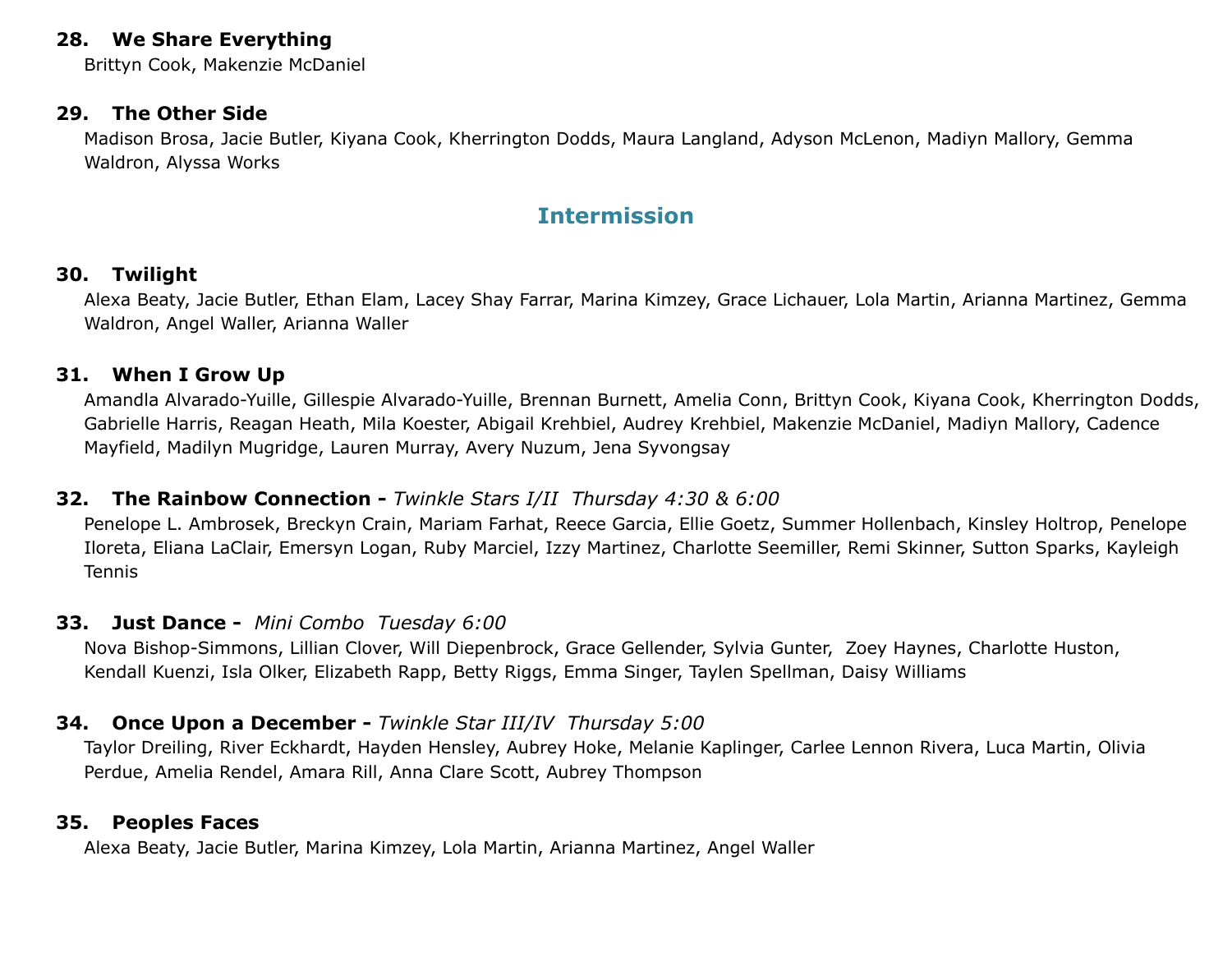### **36. Thrift Shop -** *Petite Tap Tuesday 7:30*

Amandla Alvarado-Yuille, Gillespie Alvarado-Yuille, Brennan Burnett, Brittyn Cook, Gabrielle Harris, Reagan Heath, Abigail Krehbiel, Audrey Krehbiel, Makenzie McDaniel, Delaney MacFarland, Lauren Murray, Sophia Olson-Kelly Ramirez, Zyla Quenzer

#### **37. Knocking on Heaven's Door**

Amelia Conn, Kiyana Cook, Kherrington Dodds, Julietta Keathley-Helms, Madiyn Mallory, Avery Nuzum, Jena Syvongsay

### **38. Cruella de Vil -** *Twinkle Stars I/II Tuesday 5:30*

Serena Amr, Sage Anderson, Portland Baxter-Martel, Amelia Bird, Isabella Carter, Isla Carter, Finnley Davison, Emery Peterson, Kenley Schoonover, Rylee Stroh, Cora Warner, Penelope Wenger

#### **39. Blind Date**

Lacey Shay Farrar

#### **40. Choose to Live**

Alexa Beaty, Jacie Butler, Marina Kimzey, Lola Martin, Angel Waller

#### **41. The Man**

Brennan Burnett, Gabrielle Harris, Reagan Heath, Abigail Krehbiel, Audrey Krehbiel, Madilyn Mugridge, Lauren Murray

#### **42. Surface Pressure -** *Troupe Tap Monday 5:15*

Makaela Dodds, Anna Gerrish, Mila Koester, Delaney MacFarland, Hadley Payne, Josie Simmons, Sarah Song

#### **43. Remedy**

Kiyana Cook, Madiyn Mallory

#### **44. We Don't Talk About Bruno -** *Twinkle Star Tap Thursday 5:30*

Greer Elizabeth Alford, Reece Garcia, Melanie Kaplinger, Olivia Perdue, Amara Rill, Anna Clare Scott, Aubrey Thompson

#### **45. Angel Down**

Madison Brosa, Jacie Butler, Ethan Elam, Corinne Kingsley, Kacia Kite, Maura Langland, Grace Lichauer, Adyson McLenon, Arianna Martinez, Jena Syvongsay, Gemma Waldron, Arianna Waller, Alyssa Works

#### **46. Love Game**

Alexa Beaty, Marina Kimzey, Lola Martin, Angel Waller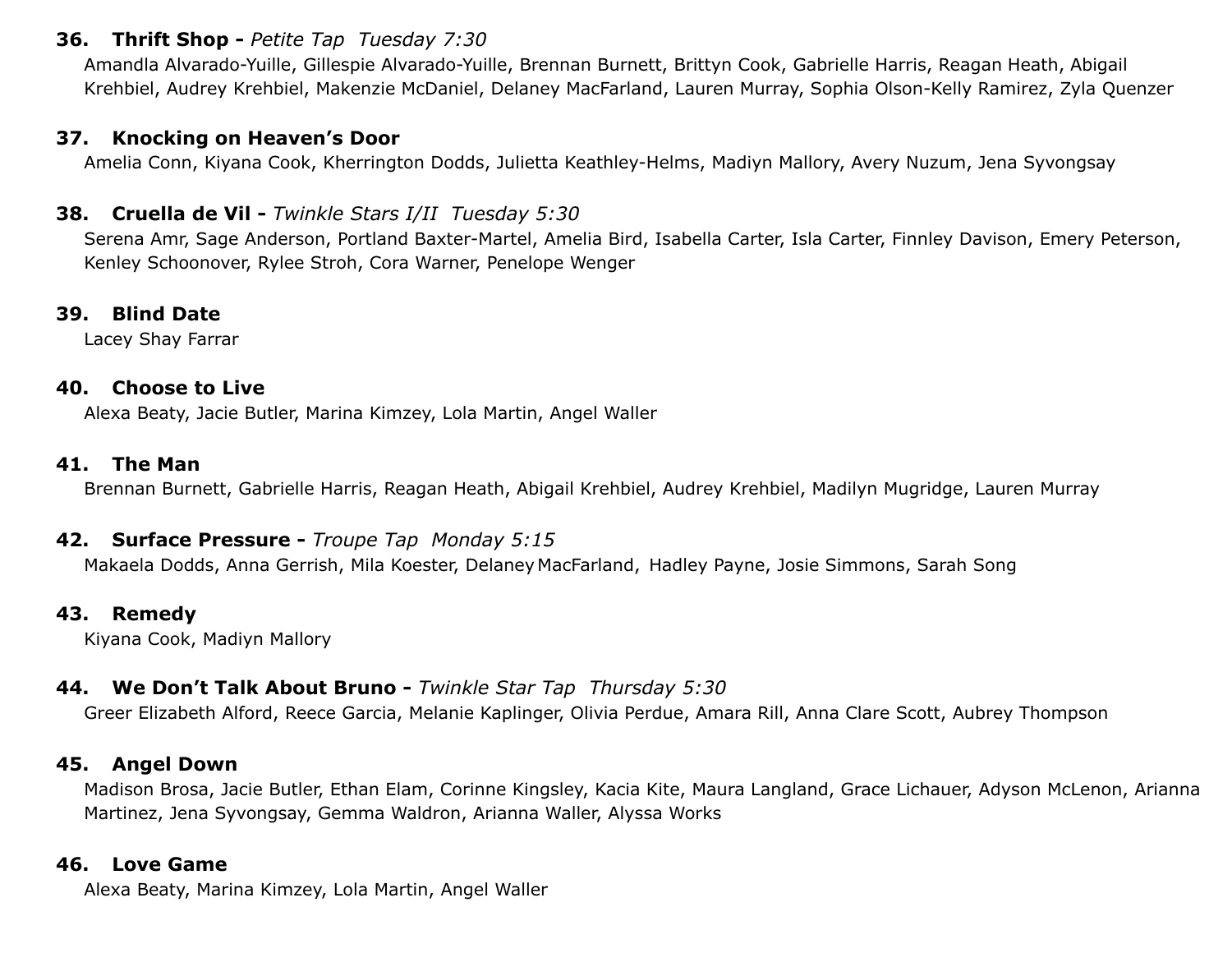### **47. Rule the World**

Gillespie Alvarado-Yuille, Brennan Burnett, Gabrielle Harris, Reagan Heath, Abigail Krehbiel, Makenzie McDaniel, Lauren Murray

#### **48. Rockefeller**

Amandla Alvarado-Yuille, Anna Gerrish, Mila Koester, Delaney MacFarland, Sophia Olson-Kelly Ramirez, Hadley Payne

#### **49. Rhythm Nation -** *Youth Jazz Tuesday 5:30*

Charlie Bird, Sophia Ernzen, Fiona Gigous, Harper Huston, Emma Nordengaard, Zyla Quenzer, Ally Simmons, Landry Thompson

#### **50. Press Conference Rag**

Madison Brosa, Jacie Butler, Amelia Conn, Kiyana Cook, Kherrington Dodds, Ethan Elam, Lacey Shay Farrar, Julietta Keathley-Helms, Corinne Kingsley, Kacia Kite, Maura Langland, Grace Lichauer, Adyson McLenon, Madiyn Mallory, Madilyn Mugridge, Jena Syvongsay, Makayla Thompson, Arianna Waller, Alyssa Works

# **Thank you!**

A special thanks to our parents and guardians for making this year of dance possible. Your support and encouragement is greatly appreciated. It is a privilege to work with your students.